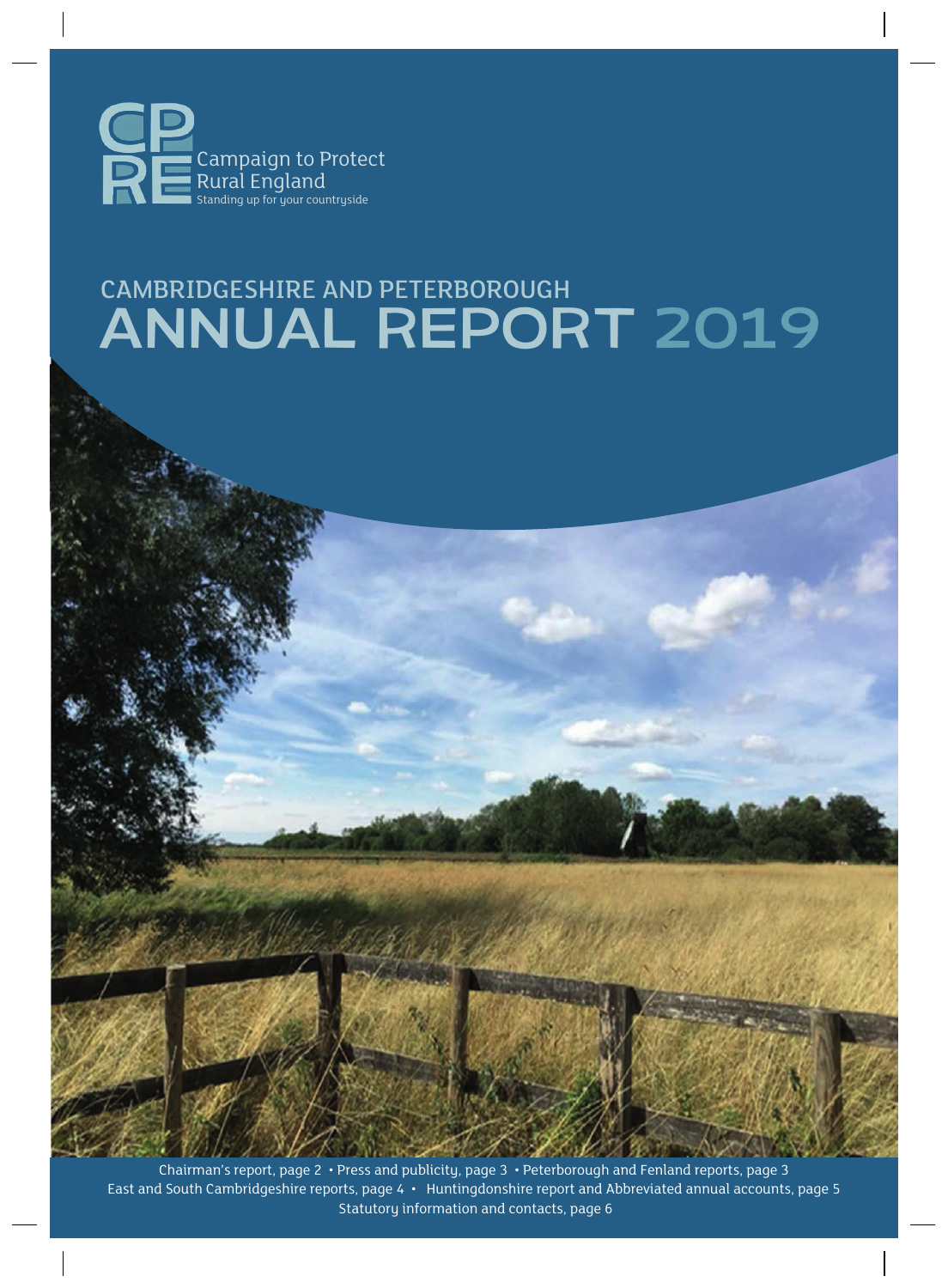### Chairman's report<sub>11</sub> and 120 and 13 amples

This has been my first full year as Branch Chairman and the volume, range and complexity of meetings, issues and concerns that we have been faced with and are expecting continue to grow. Clearly, this could be a full-time role but that is not possible.

Our small team remains under pressure and our priorities must be to increase our active membership and add to our branch funding. In this respect it has been heartening to hear that CPRE nationally is developing a climate change policy based upon principles and have joined the Climate Alliance, while here in Cambridgeshire and Peterborough we have been seeking to bring climate, flood risk and air pollution to the fore in many of the development applications we are faced with. These are issues which really concern young people whom we must engage with and support.

We agree with Tom Fyans, Director of Campaigns and Policy, at National Office when at the Annual Conference he asked "Do we really have a planning system anymore?" and defined the National Planning Policy Framework (NPPF) a "developer's charter". Even local experts are telling me that "the planning system is broken". I also have a concern that in an era of "fake news" and social media, facts and the truth have become accepted as optional within the agencies of government as well as the development industry. We experienced this with the A14(M) application for a "nonmaterial change" from A-road to motorway when it became apparent that this was not just a change of signage as broadcast publicly. Farmers' concerns about access to their land had not been looked at in a truly practical manner. Concerns about additional signage, noise and pollution were dismissed with inaccurate responses and it was clear that £100m of council tax-payers' money had been used to fund a different outcome to that described in the original planning application and its public inquiry.

We experienced further obfuscation with the East-West Rail "consultation" where the corridor options were so wide as to be deliberately misleading, where there was no consideration at all of wider transport integration issues and where key locations such as County Wildlife Sites and Croxton Park had been omitted from the list of sensitive locations.

For the Hinxton Agritech Park a local district councillor discovered and published to parish councils a financial link between the applicant and the current party of government. Meanwhile our concerns were compounded by the record of the December 2018, "Westminster Social Policy Forum Keynote Seminar: Next steps for the Cambridge - Milton Keynes - Oxford Corridor". The morning session of this seminar was chaired by Ms. Emma Fletcher, Managing Director of the applicant. In her opening remarks, Ms Fletcher stated: *"I'm leading a project at Smithson Hill based in South Cambridgeshire that has a reach through to the London Stansted/Cambridge Corridor, into the East of England, to the North through Peterborough and of course to the Cam-Ox Arc."* and *"I'm very pleased to be Chairing this first session, providing a different perspective based on our unique*

*contribution to the region, with a cluster vital for the UK's*

*Industrial Strategy."* So, clearly, as we stated at the public inquiry into this now appealed application, it has more to do with getting a development foothold on the edge of the Cambridge Greenbelt than it has to do with facilitating agricultural research.

We have continued to contribute to the Cambridge-Oxford Arc discussion. We supported the Berks, Bucks & Oxon Wildlife Trust legal case for a proper environmental impact assessment of the "expressway", another motorway in disguise. Sadly, this has been turned down by the courts. We contributed to the national response to the East-West rail consultation. We are pleased that climate change and pollution are being brought into consideration nationally when considering transport projects and we hope that the decision of the Welsh government to halt expansion of the M4 around Newport will be seen as a model to follow for the Arc. We continue to ask National Office to prioritise encouragement of a national economic debate about the whole concept of the Arc.

More locally, we have become very concerned by the actions of East Cambridgeshire District Council to withdraw from their Local Plan process in order to continue, against the examining Planning Inspector's advice, with their misuse of rural exception sites, branded as Community Land Trusts, for financial gain by the council's own development company. We have continued to support the Great Ouse Valley Trust who are campaigning to have the river valley designated as a new AONB. With the help of Peterborough Environmental City Trust, we made a very successful contribution to the 2018 Green Clean with a visit from the reverse vending machine, which gained significant local radio and TV coverage. We are in the process of updating our knowledge of and support for local food producers. One of our key supporters, Lizzie Bannister, researched the links between access to the countryside and health resulting in an excellent article which is published on our web site.

The AGM at St Ives Corn Exchange in October was again well attended. Prof. Paul Leinster of Cranfield University and former CEO of the Environment Agency gave an excellent presentation explaining the concept of Natural Capital and the work that he and others are doing as members of the Natural Capital Committee, to bring Natural Capital strongly into the planning and development process.

Our branch administrator Tracey Hipson continues to provide us with excellent support and I am pleased to report that due entirely to the careful expenditure control exercised by Tracey and Nick de Chenu, the branch remains in a stable financial position.

Ali Sargent continues to provide press advice and press releases. I have to thank Jean Prince who has been fronting the discussions with National Office about the forthcoming new web site design, who attended the National Conference on our behalf, has been monitoring the activities of the

*continued on page 3* �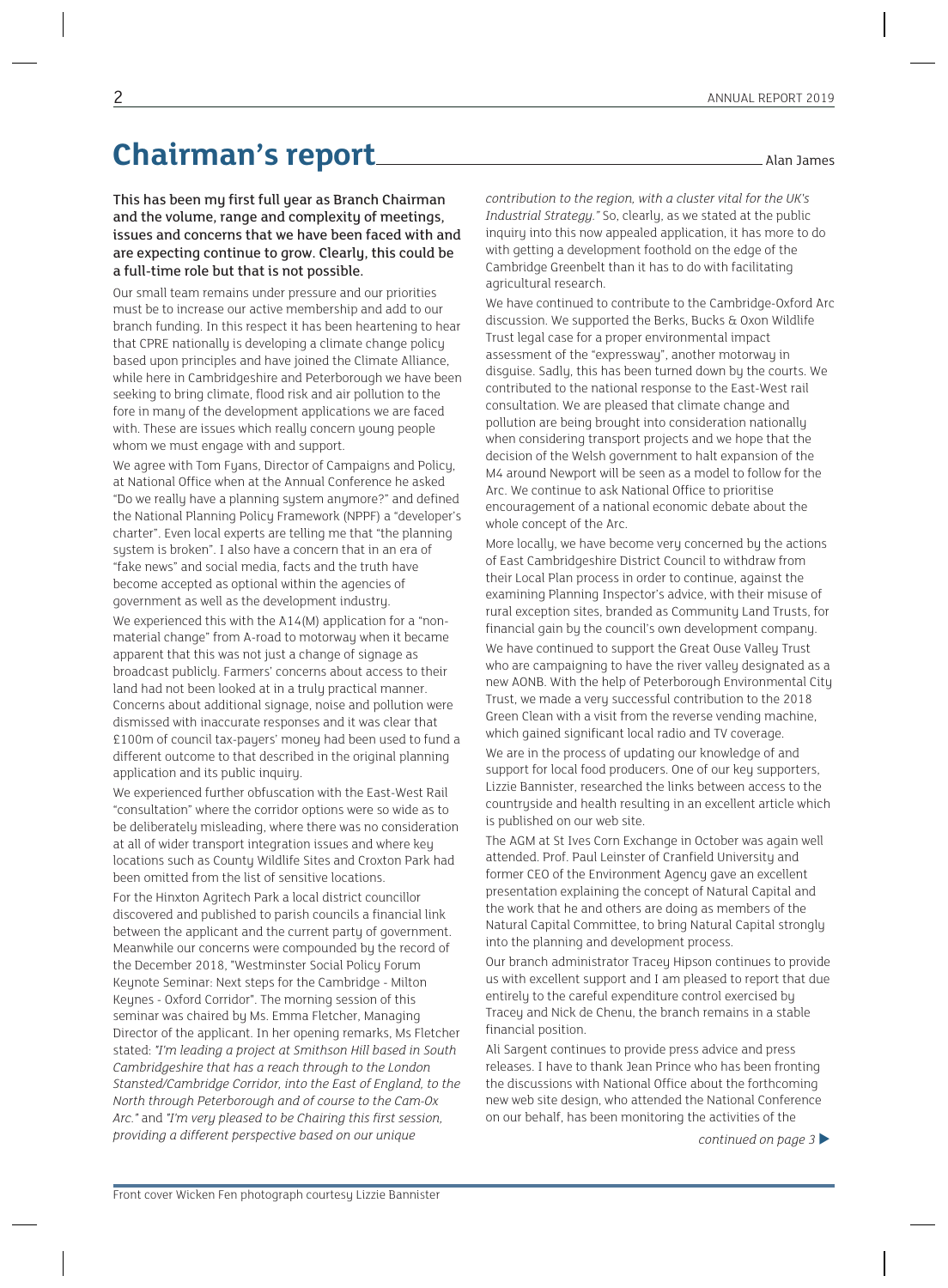### **Press and publicity**

Ali Sargent

There's nothing quite like a really good picture story to excite the media. This proved the case in September when CPRE rolled out their "reverse vending machine" which distributes cash in return for empty bottles and cans. The Green Clean event, which we ran in conjunction with Peterborough Environment City Trust, attracted a huge amount of coverage, not just in Cambridgeshire but across the region.

The Oxford-Cambridge Arc has also been of consuming interest to the local and regional media with Branch Chairman, Alan James and Regional Chairman, Michael Monk both airing our concerns about the development.

There has been the usual interest in Green Belt and major development issues in the print media. The Cambridge News and Ely Standard both carried lengthy obituaries for Shirley Fieldhouse, fitting tributes to someone who gave so much of her time and planning expertise to our branch.

We've also been helped on occasion this year by National Office. Graeme Willis appeared on BBC Radio Cambridgeshire to discuss the Agriculture Bill and Emma Marrington leapt into the breach to do an extended interactive interview on Look East about light pollution. We do need more people who are prepared to give media interviews. Chairman Alan James can only stretch himself so thinly! I would be happy to give potential spokespeople some media training if it would make the prospect less daunting.

#### Chairman's report continued from page 2

Greater Cambridge Partnership and who continues to maintain our web site and strengthen our Twitter presence. Finally, I must mention the saddest event of this year which was the rapid onset of illness and the resulting death of Shirley Fieldhouse on December 30th 2018. I am not going to repeat the obituary which we wrote at the time but I will just quote this from it:

*"Shirley certainly "made a difference" to the county of Cambridgeshire, in particular, Cambridge city and South Cambridgeshire. Her considerable skills, determination and dedication have helped to ensure that much inappropriate development does not destroy precious farmland and countryside, and erode the enjoyment and amenity these assets bring to local residents."* and say that, just as predicted in that obituary, everyone at the Cambridgeshire and Peterborough Branch of CPRE is missing Shirley for her unique skills and knowledge, her tenacious and energetic campaigning, and her love of our precious countryside. The continuation of our efforts to protect that countryside, to combat climate change and to ensure healthy, vibrant rural communities within it will be our legacy to Shirley.

### **Peterborough** Sally Jackson

Peterborough has been much in the limelight over the past few months. Our MP, Fiona Onasanya, lost her seat after a successful recall petition, the first parliamentarian to be removed from office. In June 2019 the local Labour Party candidate Lisa Forbes defeated the favourite Mike Greene from the Brexit Party by 683 votes.

The Brexit Party then immediately launched a formal legal challenge against the result, claiming corruption involving postal votes. For a short while we were the main news story! Meanwhile, things have also been exciting on the planning front!

The new Peterborough City Council Local Plan was submitted for examination on 26th March 2018 and was eventually found sound (subject to certain modifications). It was presented to a meeting of the full council on 24th July 2019. The main concerns from the Inspector, in the Peterborough City Council Local Plan, were that East Cambridgeshire and Peterborough had a Memorandum of Co-operation dated 2013, in which the Peterborough Local Plan would include 2,500 dwellings from the identified need in East Cambs. The East Cambs Local Plan was being examined at the same

time, by a different Inspector. The same planning team had

produced both plans. The East Cambs Inspector was concerned that these houses were not being included in their Local Plan and the Peterborough CC Inspector felt that the Memorandum was no longer enforceable! This meant that Peterborough could reduce some of its proposals and that East Cambs had to find more sites if it was to be found sound. In February 2019 East Cambs withdrew their Local Plan from the examination process. Meanwhile the Fenland Local Plan also became out of date in May 2019.

### **Fenland** Alan James

CPRE's involvement in planning activities in Fenland has been very quiet. At the time of the East/West Rail (E-W Rail) "consultation", we were approached by a local District Councillor to support the campaign to reopen the March to Wisbech rail line, much of whose route is still intact.

This is consistent with the CPRE national response to E-W Rail which called for an integrated approach to transport planning around Cambridge and across the county. We have

*continued on back page* �

3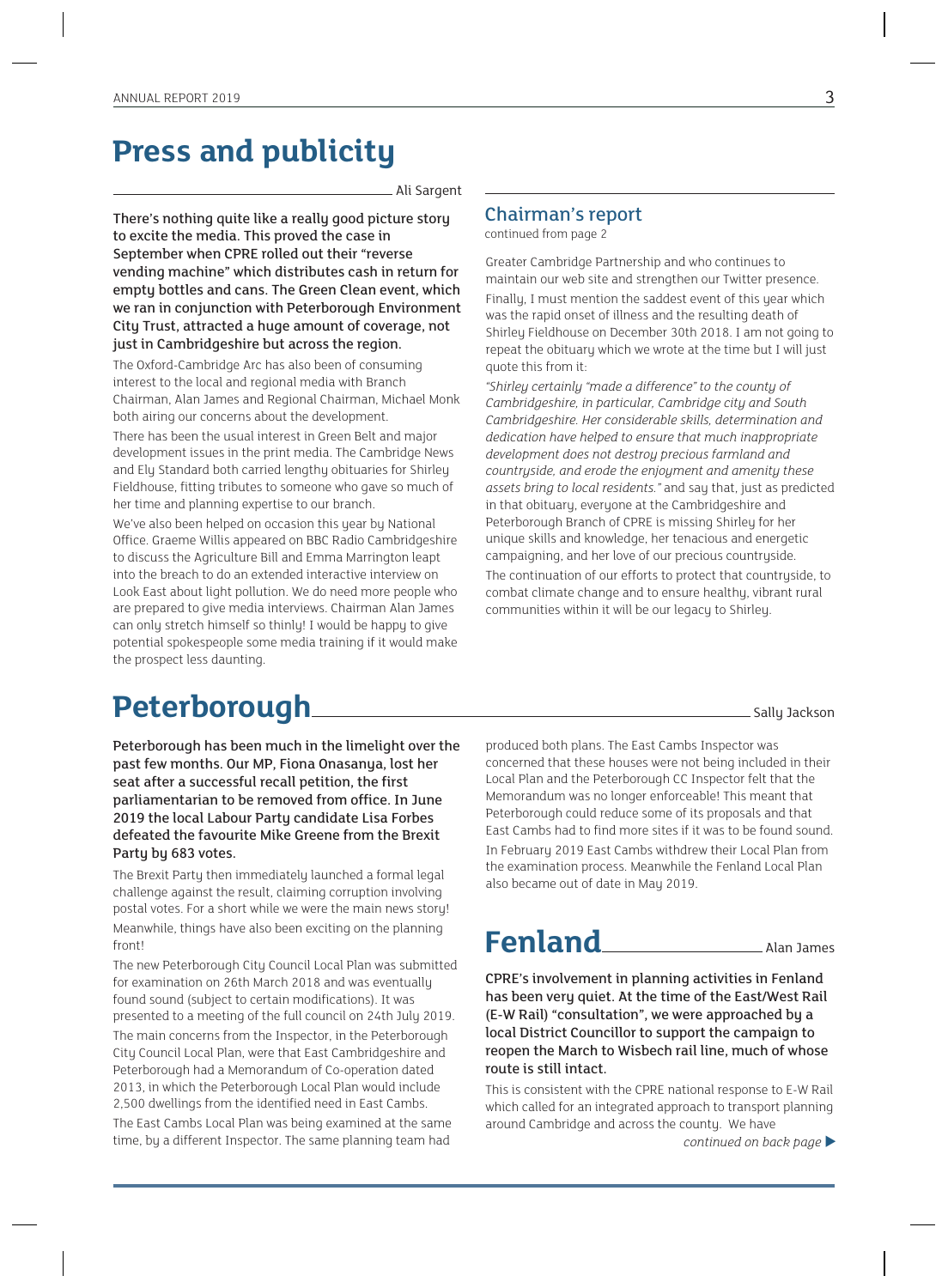### **East Cambridgeshire <u>Cambridgeshire</u> Alan James**

We have been very active in East Cambridgeshire, not least because of the decision by the District Council to withdraw from the Local Plan process and revert to the 2015 Local Plan which does not have a demonstrable five-year land supply.

This resulted from the Council's questionable use of "rural exception sites" to be developed by the Council's whollyowned trading company. These are basically mixed-use developments containing a small proportion of "affordable" housing and branded "community land trusts". To date CPRE has objected to sites in Haddenham (59 houses with 19 "affordable") and Kennett (500 houses with 150 "affordable"). The Planning Inspector for the Local Plan defined the Kennett application as unsound and asked the Council to withdraw it and the policy which made it possible. Unfortunately, both of these applications have been passed by the Council and not called in by the Secretary of State.

We are aware that others are in the pipeline.

This decision has opened the floodgates to speculative development. We have objected to further applications in Haddenham (110 houses and 40 houses). and are evaluating an application on farmland in Isleham (215 houses) which follows another passed earlier in the year for 125 houses. We are assisting a resident in Bottisham with a consultation about a proposed "retirement village", and reviewing an application for a further 38 houses in Kennett.

We are evaluating an application for a further 450 houses in Littleport. We fully expect further speculative developments to come forward in East Cambridgeshire given the situation with the Local Plan.

Finally, we have been asked to cooperate with Suffolk CPRE to prepare a response to the proposed Sunnica solar park, which promises to be one of, if not the, largest such development in the UK on farm land.

### **South Cambridgeshire** Alan James

#### In South Cambridgeshire, we welcomed the fact that the District Council has been able to deliver nearly 100 truly affordable houses in discrete developments in rural communities using a combination of government housing loan, actual community land trusts and other funding.

We are, however, concerned by the scale and approach to some of the other developments in the district and the momentum of the Cambridge-Oxford Arc.

There are concerns about changes to the development plans for Waterbeach, in particular the lack of joined up transport and infrastructure planning and concerns from the Environment Agency about waste water and flooding. We joined the Environment Agency, Natural England and Historic England in objecting in the strongest possible terms to the formal Amendment to the Planning Application for Waterbeach Barracks and Airfield Site. The intention to develop North Cambridge and move the existing sewage plant is marred by no clear statement about a location for the replacement plant. We cannot see where it could be located without using Green Belt or good farm land.

We objected to the application for a giant waste incinerator at Waterbeach within a few hundred metres of the planned development of thousands of homes and close to Denny Abbey. This application was refused but has now gone to appeal. We continue to support the Cambridge Without Incineration, CBWIN, group in opposing the appeal and have invited Waterbeach and CBWIN to participate in this year's Green Clean.

We objected last year to the so-called Agritech Park at Hinxton which was rejected on grounds that we fully supported. This went to appeal and we appeared at the public inquiry where we reiterated our concerns for the Green Belt and pointed out that the site is within a few miles of the Chesterford Research Park which already has planning for 1 million sq. ft. of new research space and a history of agricultural research.

We objected to the application for the expansion of the Genome Campus because of its potential effects on Hinxton and the Green Belt as well as the loss of best and most versatile farm land for an associated 1,500 houses and remain concerned by the mooted "garden village" in the hills to the north of Chesterford. Although this is an Uttlesford, Essex matter, we believe it will have negative impact on the landscape viewed from Cambridgeshire as well as being reliant on services from Cambridge.

The lack of integration in the planning of public transport infrastructure around Cambridge came to the fore in the East-West rail "consultation" and we also raised the failure of the "consultation" to consider effects on County wildlife sites and on Croxton Park. All these points were noted in the national CPRE response to the "consultation". We are maintaining a watching brief on proposals to extend Whittlesford station. We objected to an application to build a major garage and showroom in Duxford at the northern end of the Duxford airfield runway.

We attended a workshop for stakeholders concerning plans by the Greater Cambridge Partnership to create a Citizens Assembly for Cambridge, and another workshop for statutory consultees, interest groups and service providers concerning the preparation of the Greater Cambridge Local Plan. This was also hosted by the Greater Cambridge Partnership.

We are concerned that with so many planning applications,

*continued on page 5* �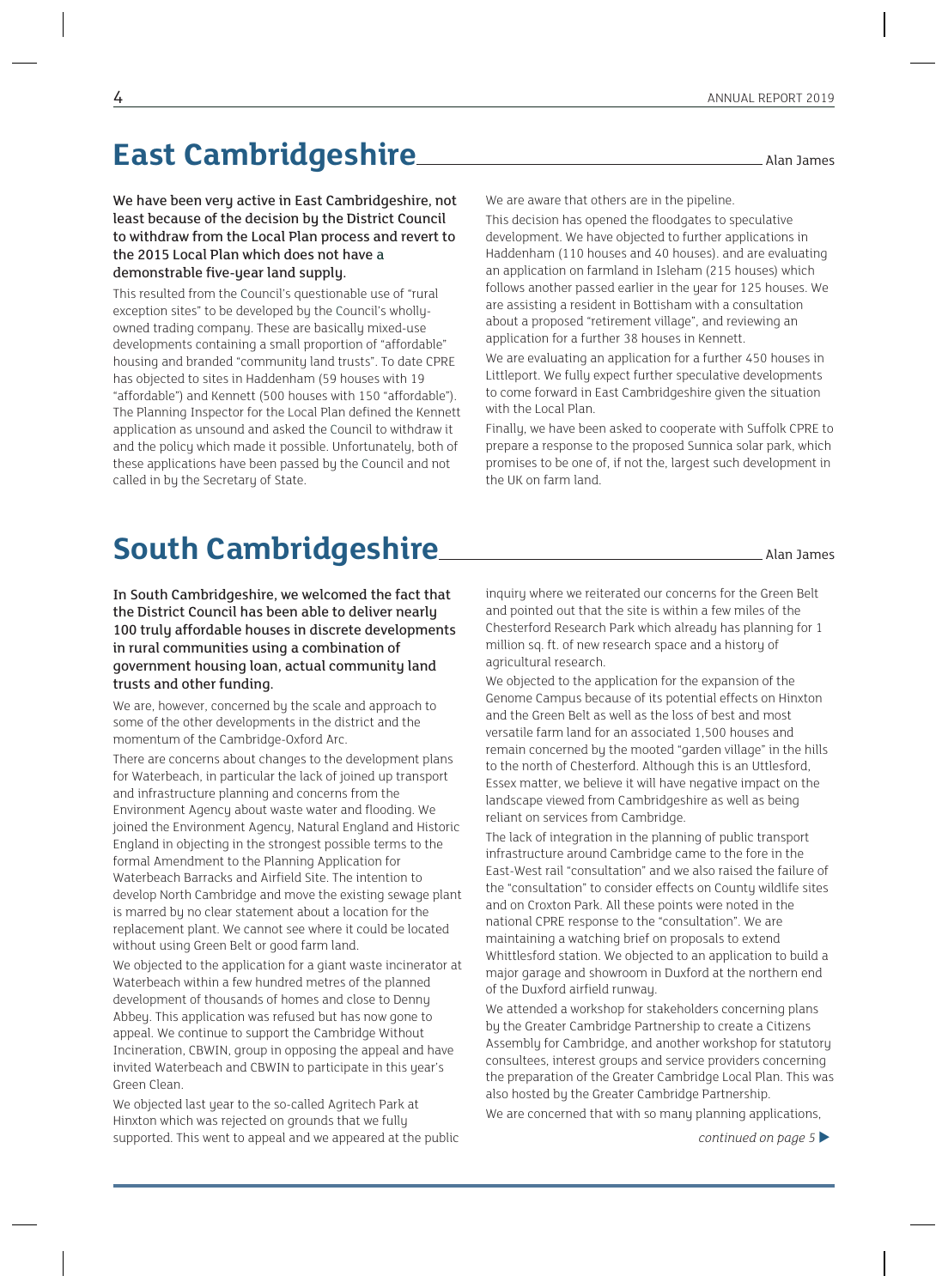## Huntingdonshire **Hunting**

The Local Plan for Huntingdonshire to 2036 was adopted in May. We continued to monitor local planning applications. In particular, we are alarmed at the number and scale of development proposals planned for Buckden where we have opposed several applications.

For example, in September we objected to an application for 230 houses outside the planning envelope north of Mill Road. In March we objected to a planning application for up to 340 homes east of Silver Street and were concerned that the proposed developments would have an adverse effect on the character of the landscape and setting of the village and potentially impact local wildlife.

We are dismayed at the proposed reduction in size of the Country Park that was planned for Alconbury Weald, Grange Farm, and we will continue to monitor this.

We raised concerns about Highways England's application to

Nicholas de Chenu

reclassify the new A14 into motorway standard and the quality and accuracy of the information that has been made public.

We are currently reviewing the route consultation on the A428 Black Cat to Caxton Gibbet; our concern being that the road is being looked at in isolation and have called for a refocus on a properly integrated public transport system with East-West Rail at its core. We note that it is also now accepted by government that road transport is the largest source of climate change emissions in the UK and one of the largest sources of health damaging pollutants.

#### South Cambridgeshire

continued from page 3

 appeals, consultations, workshops and campaigns going on, we may miss something important where we could provide a significant input. So, if you are able to contribute to our activities in any way, even if it is only to send us an informative email, please help.

#### Abbreviated receipts and payments accounts for the year ending 31st March

|                                                       | For the year ending<br>31st march 2019<br>£ | For the year ending<br>31st march 2018<br>£ |
|-------------------------------------------------------|---------------------------------------------|---------------------------------------------|
| <b>Receipts</b>                                       |                                             |                                             |
| <b>CPRE</b> subscriptions received                    | 9,230                                       | 9,219                                       |
| Donations received                                    | 346                                         | 163                                         |
| Interest received                                     | 87                                          | 38                                          |
| Lottery receipts                                      | 173                                         | 173                                         |
| Receipts from Training event                          | -                                           | 1,960                                       |
| <b>Total receipts for year</b>                        | 9,838                                       | 11,553                                      |
| <b>Payments</b>                                       |                                             |                                             |
| Charitable activities                                 | 10,808                                      | 10,810                                      |
| Governance                                            | 890                                         | 863                                         |
| Cost of Training event                                | —                                           | 1,030                                       |
| Total payments for the year                           | 11,698                                      | 12,703                                      |
| <b>Excess of expenditure over receipts</b>            | 1,862                                       | 1,150                                       |
| Balance of Cash Reserves at the beginning of the year | 32,570                                      | 33,720                                      |
| Balance of Cash Reserves at the end of the year       | 30,708                                      | 32,570                                      |

The charity does not have any funds which are of a Restricted nature.

During the year to 31st March 2019 the charity received a steady flow of income from members' subscriptions to CPRE £9,230 (2018 £9,219), and donations of £346 (2018 £163). In the prior year we ran a very successful training seminar for people interested in planning issues, and in 2018 this raised £1,960 and it had associated costs of £1,030.

All other expenditure for charitable activities and governance remained steady £11,698 (2018 £11,673).

The net result for the year was an outflow of funds of £1,862 which reduced the cash reserves as at 31st March 2019 to £30,708 from £32,570 as at 31st March 2018.

The accounts have been independently examined by Staffords Chartered Accountants. Their full report is available on request.